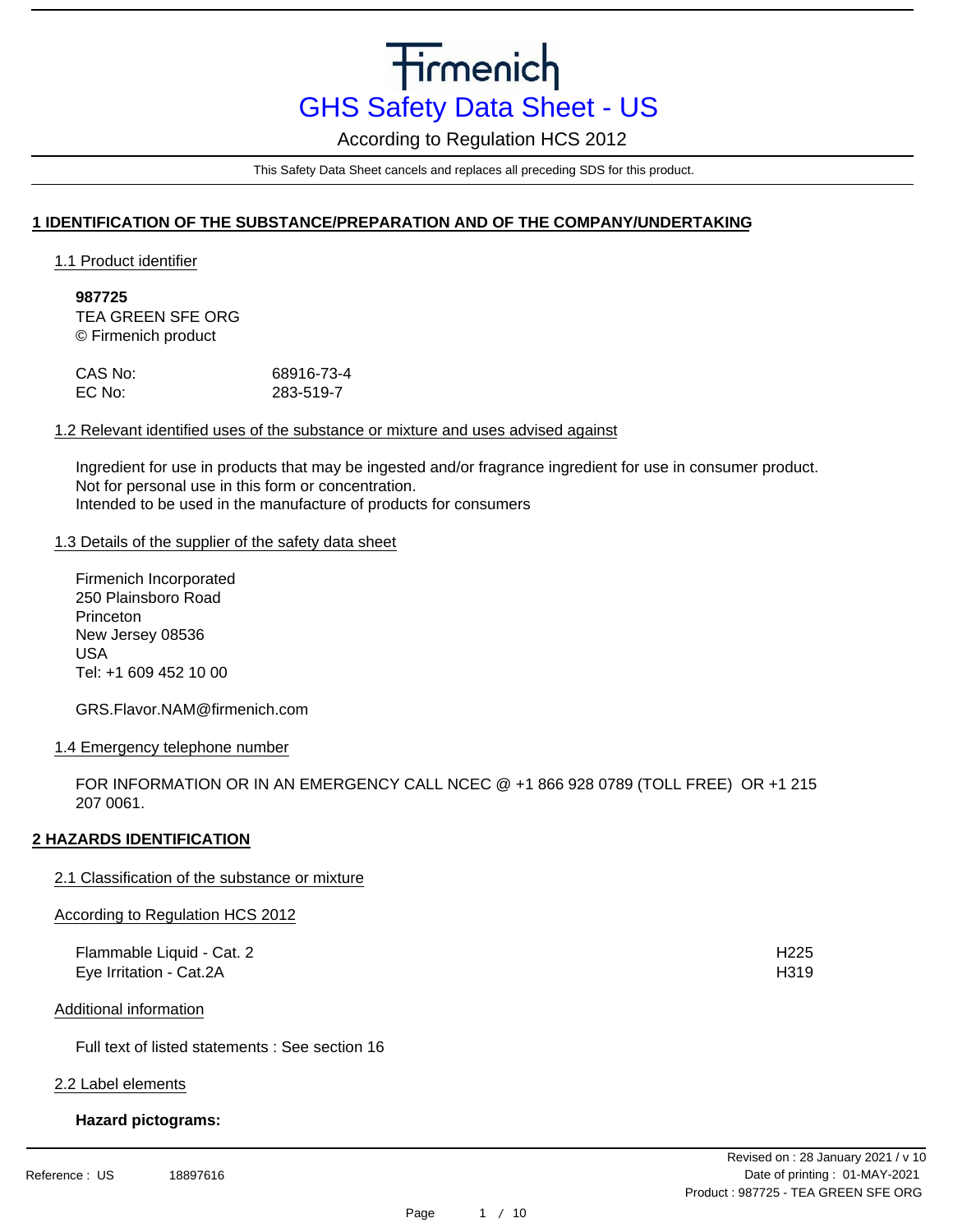According to Regulation HCS 2012

This Safety Data Sheet cancels and replaces all preceding SDS for this product.



**Signal Word:** Danger

#### **Hazard Statements:**

| H <sub>225</sub> | Highly flammable liquid and vapour. |
|------------------|-------------------------------------|
| H319             | Causes serious eye irritation.      |

## **Precautionary Statements:**

| P <sub>210</sub> | Keep away from heat/sparks/open flames/hot surfaces. No smoking.                                                                    |
|------------------|-------------------------------------------------------------------------------------------------------------------------------------|
| P <sub>240</sub> | Ground/bond container and receiving equipment.                                                                                      |
| P <sub>264</sub> | Wash thoroughly after handling.                                                                                                     |
| P303+P361+P353   | IF ON SKIN (or hair): Remove immediately all contaminated clothing. Rinse<br>skin with water/shower.                                |
| P305+P351+P338   | IF IN EYES: Rinse cautiously with water for several minutes. Remove contact<br>lenses, if present and easy to do. Continue rinsing. |
| P337+P313        | If eye irritation persists: Get medical advice/attention.                                                                           |

## 2.3 Other hazards

No data available at this time.

## **3 COMPOSITION/INFORMATION ON INGREDIENTS**

The exact percentage (concentration) of composition has been withheld as a trade secret.

## **3.1 Substance**

Chemical substance.

Contains :  $>= 60.0 < 70.0\%$ Ethanol N° CAS : 0000064-17-5 N° EINECS: 200-578-6

GHS Classification: Eye Irritation - Cat.2A [H319] Flammable Liquid - Cat. 2 [H225]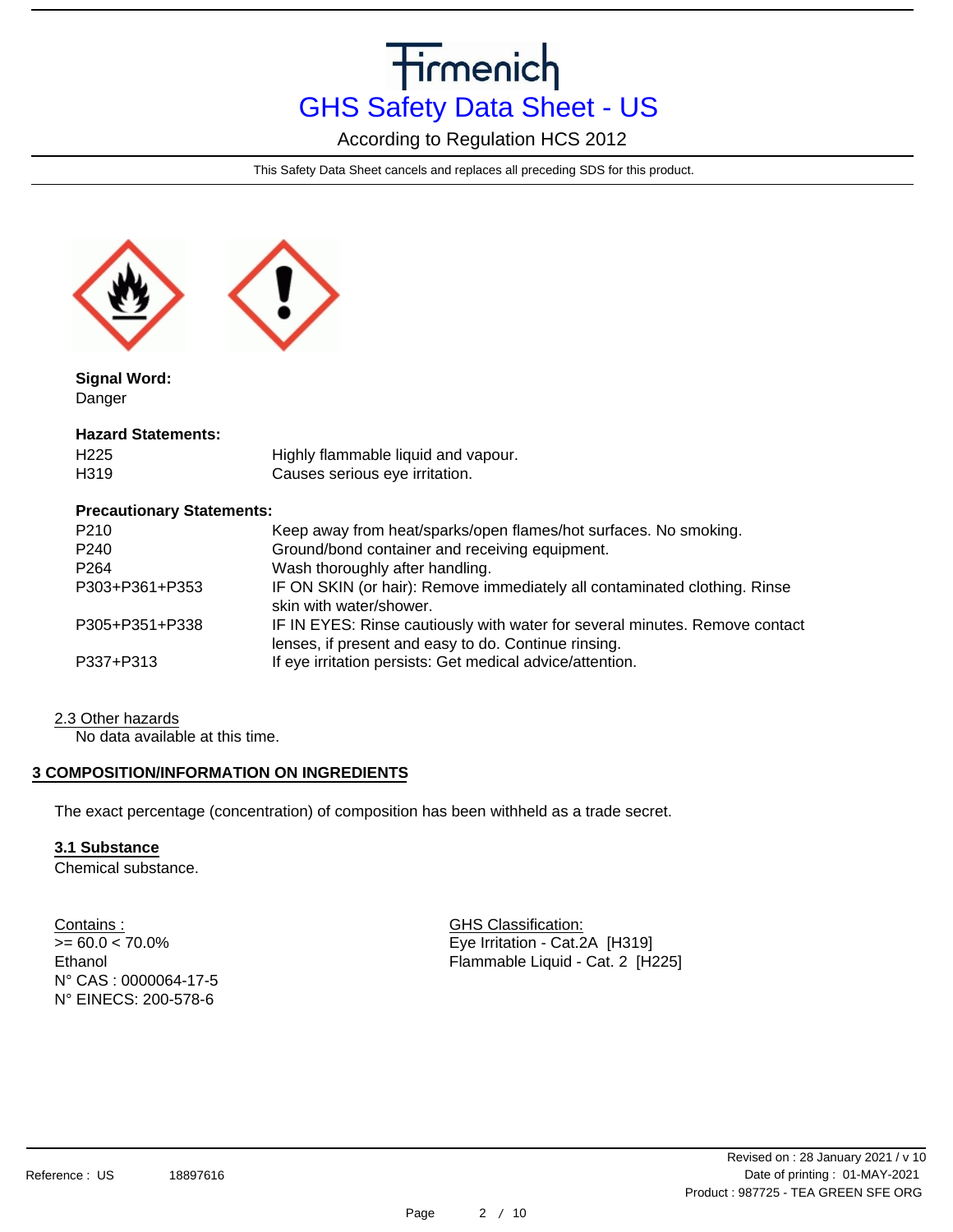According to Regulation HCS 2012

This Safety Data Sheet cancels and replaces all preceding SDS for this product.

 >= 1.0 < 2.5% Acute Toxicity (oral) - Cat. 4 [H302] **Caffeine** N° CAS : 0000058-08-2 N° EINECS: 200-362-1

## **4 FIRST-AID MEASURES**

4.1 Description of first aid measures

General information:

As in all cases of potential poisoning, Obtain medical advice immediately.

In case of eye contact:

In the event of contact with the eyes, irrigate with water for at least 15 minutes; obtain medical advice if irritation persists.

In case of inhalation:

In the event of exposure to vapors, immediately remove from the area to a fresh air environment.

In case of skin contact:

Remove contaminated clothes. Wash skin with large volumes of water.

If irritation persists, or any sign of tissue damage is apparent, obtain medical advice immediately.

In case of ingestion:

In the event of accidental ingestion, rinse mouth with water. Give up to one tumbler (half pint) of milk or water. Obtain medical advise immediately.

Do not induce vomiting, obtain medical advise immediately.

4.2 Most important symptoms and effects, both acute and delayed

No specific data available.

4.3 Indication of immediate medical attention and special treatment needed No specific data available.

## **5 FIRE-FIGHTING MEASURES**

## 5.1 Extinguishing media

In the event of fire, adequate extinguishers should be used. Avoid inhalation of smoke and fumes. In case of insufficient ventilation, wear suitable respiratory equipment.

Use standard procedures and preferred extinguishing media as stated below.

Cool fire exposed containers with water spray.

Extinguishing media: Foam, carbon dioxide or dry chemical.

## 5.2 Special hazard arising from the substance or mixture

Closed containers may build up pressure if exposed to heat (fire). Vapors form explosive mixtures with air and may travel to a source of ignition and flash back.

5.3 Advice for fire-fighters

No specific advice.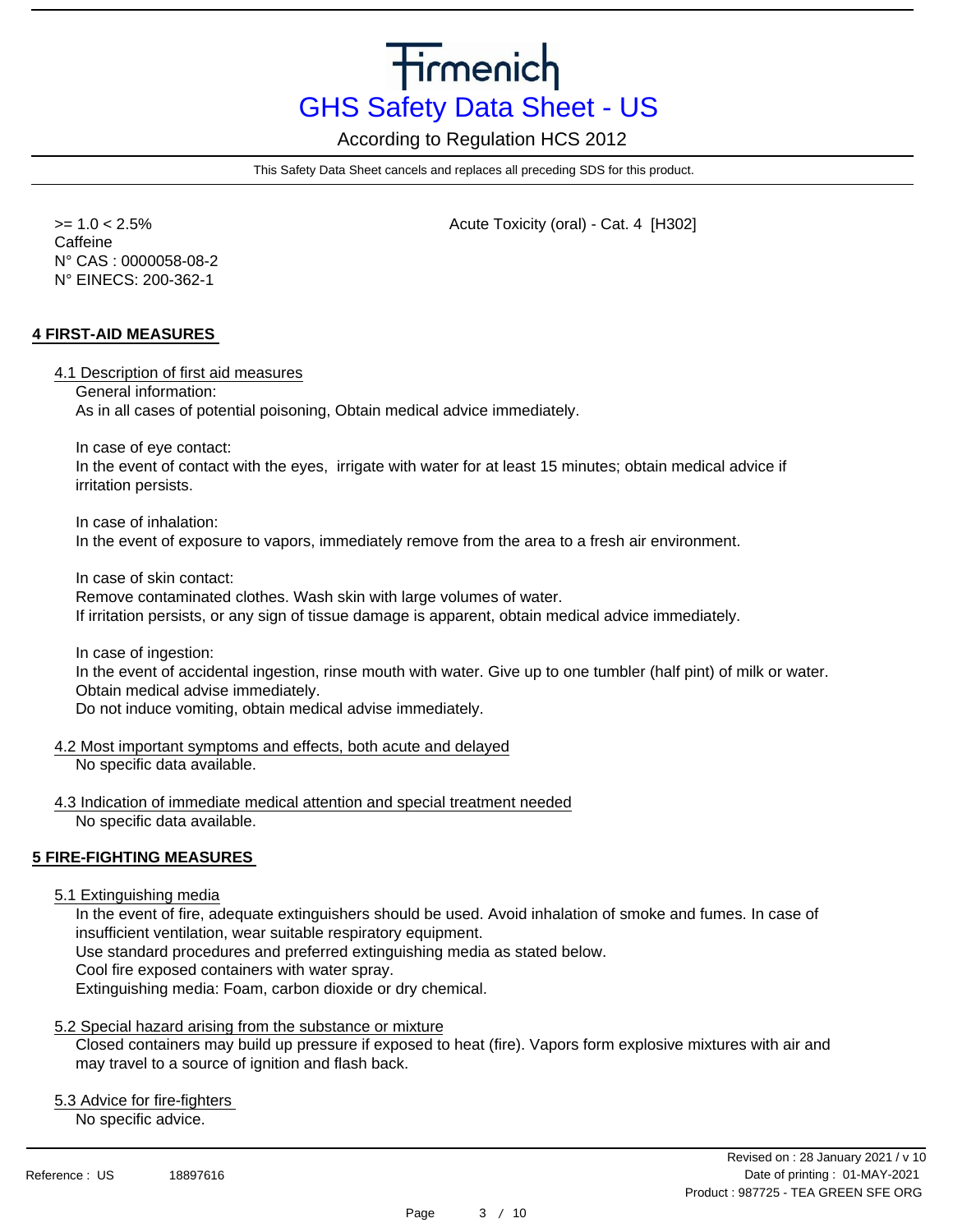According to Regulation HCS 2012

This Safety Data Sheet cancels and replaces all preceding SDS for this product.

## **6 ACCIDENTAL RELEASE MEASURES**

6.1 Personal precautions, protective equipment and emergency procedures

For non-emergency personnel:

Impervious gloves should be worn when handling spillages. No smoking. Avoid naked flames or other potential sources of ignition (eg. electrical equipment).

Avoid skin contamination and inhalation of vapour.

Individual washing routines should be followed after any potential contact.

Ensure adequate ventilation in working areas following accidental releases.

For emergency personnel: Apply the same recommendations as section 6.1

6.2 Environmental precautions

Do not discharge directly into drains, air, into soil or into the aquatic environment.

## 6.3 Methods and material for containment and cleaning up

For containment:

Eliminate all sources of ignition. Leaking containers should be removed to a well ventilated area if possible to do safely. If not, dike around container to limit spread of spill, leak. If spill/leak is small, clean up with standard absorbents (sand, vermiculite , etc.). Wear rubber gloves. Avoid contact with skin. If skin contact occurs, wash liberally with soap and water. See Section VI above. If large leak/spill, call HAZMAT Team. Vapors may cause vomiting and nausea. In case of insufficient ventilation, wear appropriate respiratory protection.

For cleaning-up:

Spillages should be disposed of in accordance with Governmental Regulations.

## **7 HANDLING AND STORAGE**

7.1 Precautions for safe handling

Avoid contact with skin and eyes.

Wear impervious gloves protection and eye/face protection.

No smoking. Avoid any sources of ignition.

Avoid exposing to high temperature during processing.

Do not ingest or apply to the skin as such. Good personal washing routines should be followed.

Maintain adequate local and general ventilation where product is handled.

## Protective measures

Keep strict control of dust accumulation to a minimum.Maintain adequate local and general ventilation where product is handled.Avoid any sources of ignition.

## Advice on general occupational hygiene

Good personal washing routines should be followed.

## 7.2 Conditions for safe storage, including any incompatibilities

It is good general practice to store in closed, preferably full, containers away from heat sources, and protected from extremes of temperature. Do not re-use the empty container.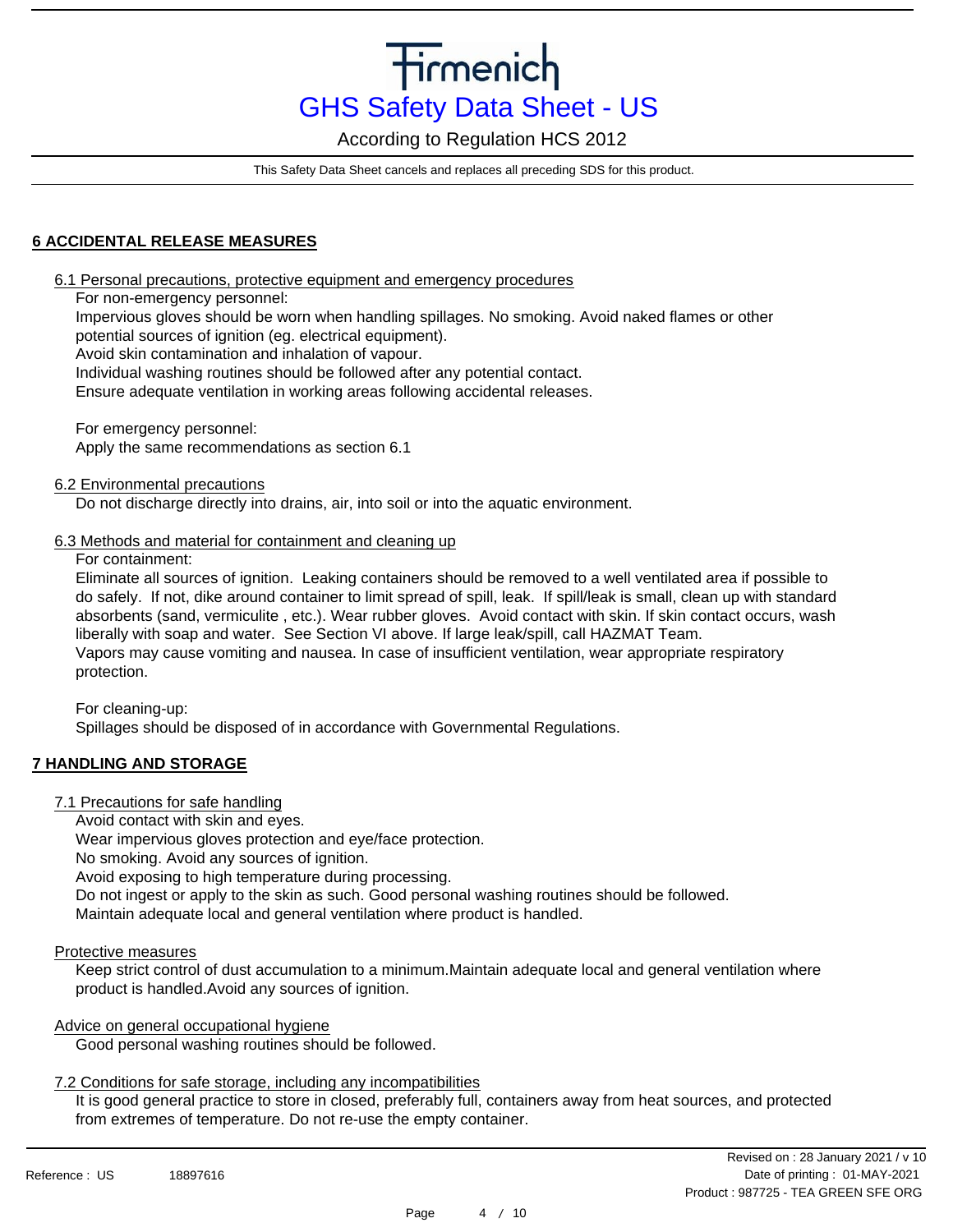According to Regulation HCS 2012

This Safety Data Sheet cancels and replaces all preceding SDS for this product.

Respect generals rules for compatibility storage.

## 7.3 Specific end use(s)

Not available at this time.

## **8 EXPOSURE CONTROLS/PERSONAL PROTECTION**

8.1 Control parameters

0000064-17-5 : ETHYL ALCOHOL US NIOSH Pocket Guide to Chemical Hazards Data US. NIOSH: Pocket Guide to Chemical Hazards, as amended Occupational Exposure Limit data. Recommended exposure limit (REL): 1000 ppm Occupational Exposure Limit data. Recommended exposure limit (REL): 1900 mg/m3

0000064-17-5 : ETHYL ALCOHOL US OSHA Table Z-1 Data US. OSHA Table Z-1 Limits for Air Contaminants (29 CFR 1910.1000) Occupational Exposure Limit data. Permissible exposure limit: 1000 ppm Occupational Exposure Limit data. Permissible exposure limit: 1900 mg/m3

0000064-17-5 : ETHYL ALCOHOL US OSHA Table Z-1-A Data US. OSHA Table Z-1-A (29 CFR 1910.1000) Occupational Exposure Limit data. Time Weighted Average (TWA): 1000 ppm Occupational Exposure Limit data. Time Weighted Average (TWA): 1900 mg/m3

0000064-17-5 : Ethanol US ACGIH Threshold Limit Values Data US. ACGIH Threshold Limit Values, as amended Occupational Exposure Limit data. Short Term Exposure Limit (STEL): 1000 ppm

## **Derived No Effect Level (DNEL)**

No data available

**Predicted No Effect Concentration (PNEC)**

No data available

## 8.2 Exposure controls

Avoid exposing to high temperature during processing. Maintain adequate local and general ventilation where product is handled.

## Appropriate engineering controls

Maintain adequate local and general ventilation where product is handled and dispensed.

## Environmental exposure controls

Not available at this time. Minimize release to the environment.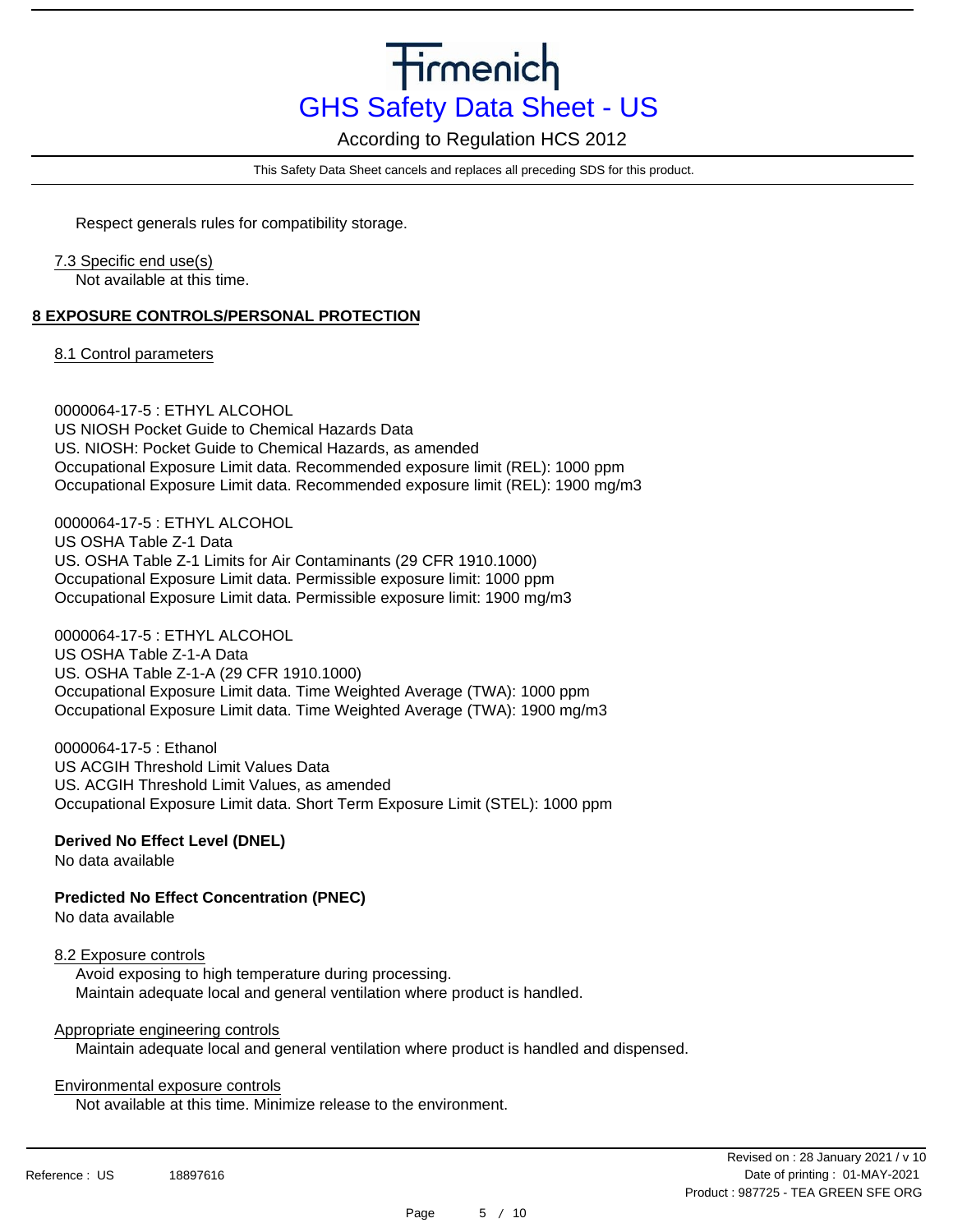According to Regulation HCS 2012

This Safety Data Sheet cancels and replaces all preceding SDS for this product.

Personal protection

Respiratory protection: Breathing of the vapors or dust particles may be hazardous. In the absence of appropriate engineering controls such as spot ventilation, ventilated enclosures, etc., workers should avail themselves of the appropriate NIOSH approved respiratory protection.

Hand protection: Adequate and Impervious Protective Gloves should be worn.

Eye protection: Adequate safety glasses should be used.

Skin protection: Wear protective clothing, overall if necessary to limit the odour contamination of personal clothing. Individual washing routines should be followed after any potential contact.

## **9 PHYSICAL AND CHEMICAL PROPERTIES**

## 9.1 Information on basic physical and chemical properties

Appearance : Colour : Odour :

pH : Melting point/range (°C) : Initial boiling point/range (°C) : Flash point (closed cup) : Evaporation rate : Flammability (solid/gas) : Explosive properties (St class) : Vapor pressure (At 20°C in mm Hg ) : Vapour density : Relative density (d 20/20) : Water solubility (20°C) : Partition coef. (n-octanol/water) : Auto-ignition temperature (°C) : Decomposition temperature : Viscosity : Explosive properties : Oxidizing properties :

CLEAR LIQUID YELLOW TO PALE GREEN Characteristic strong odour according to the commercial description of the substance.

Not available Not available  $> 40^{\circ}$ C = 70 Fahrenheit (= 21 Centigrade) Not available Not applicable N/A 10.0 Not available 0.862 - 0.892 Not available Not available Not available Not available Not available Not available Not available

9.2 Other safety information None

## **10 STABILITY AND REACTIVITY**

## 10.1 Reactivity

No reaction known with water.

## 10.2 Chemical stability

Presents no significant reactivity hazard. Normally stable even at elevated temperatures and pressures. Avoid temperatures above or near to the flash point. Not pyrophoric nor reactive with water. Does not undergo explosive decomposition, is shock stable, and is not an oxygen donor. Does not form explosive mixtures with other organic materials. Will not undergo hazardous exothermic polymerization.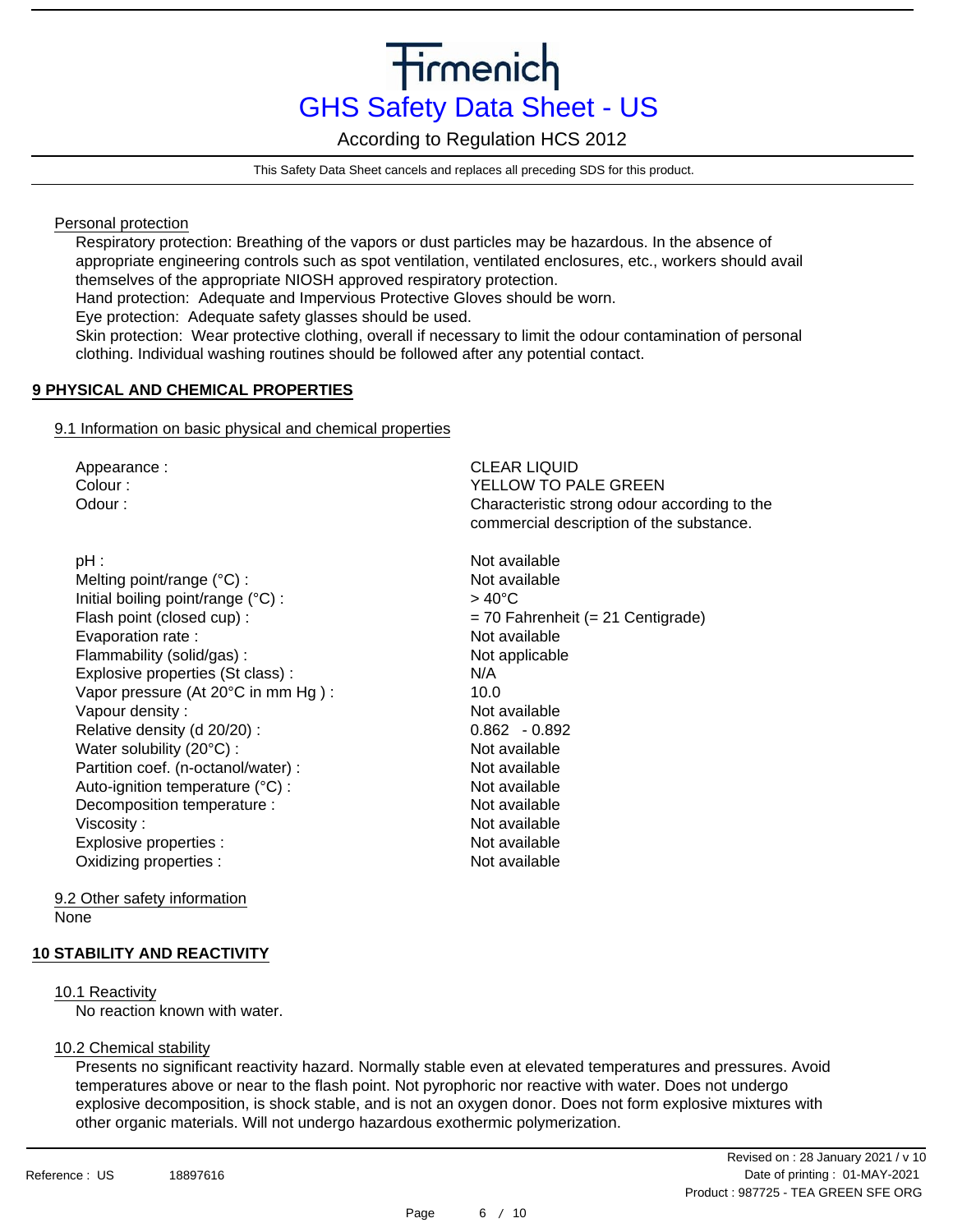According to Regulation HCS 2012

This Safety Data Sheet cancels and replaces all preceding SDS for this product.

- 10.3 Possibility of hazardous reactions Not known.
- 10.4 Conditions to avoid Avoid temperatures above or at least 5 °C below flash point for any flammable liquids. Do not heat closed containers. Avoid contact with oxidizing agents.
- 10.5 Incompatible materials Avoid strong oxidizing agents.
- 10.6 Hazardous decomposition products

Contact with water or storage under recommended conditions for one year should not produce dangerous decomposition products.

## **11 TOXICOLOGICAL INFORMATION**

## **11.1 Information on toxicological effects**

- (a) acute toxicity No data available
- (b) skin corrosion/irritation
- No data available
- (c) serious eye damage/irritation No data available
- (d) respiratory or skin sensitisation No data available
- (e) germ cell mutagenicity No data available
- (f) carcinogenicity No data available
- (g) reproductive toxicity No data available
- (h) STOT-single exposure No data available
- (i) STOT-repeated exposure No data available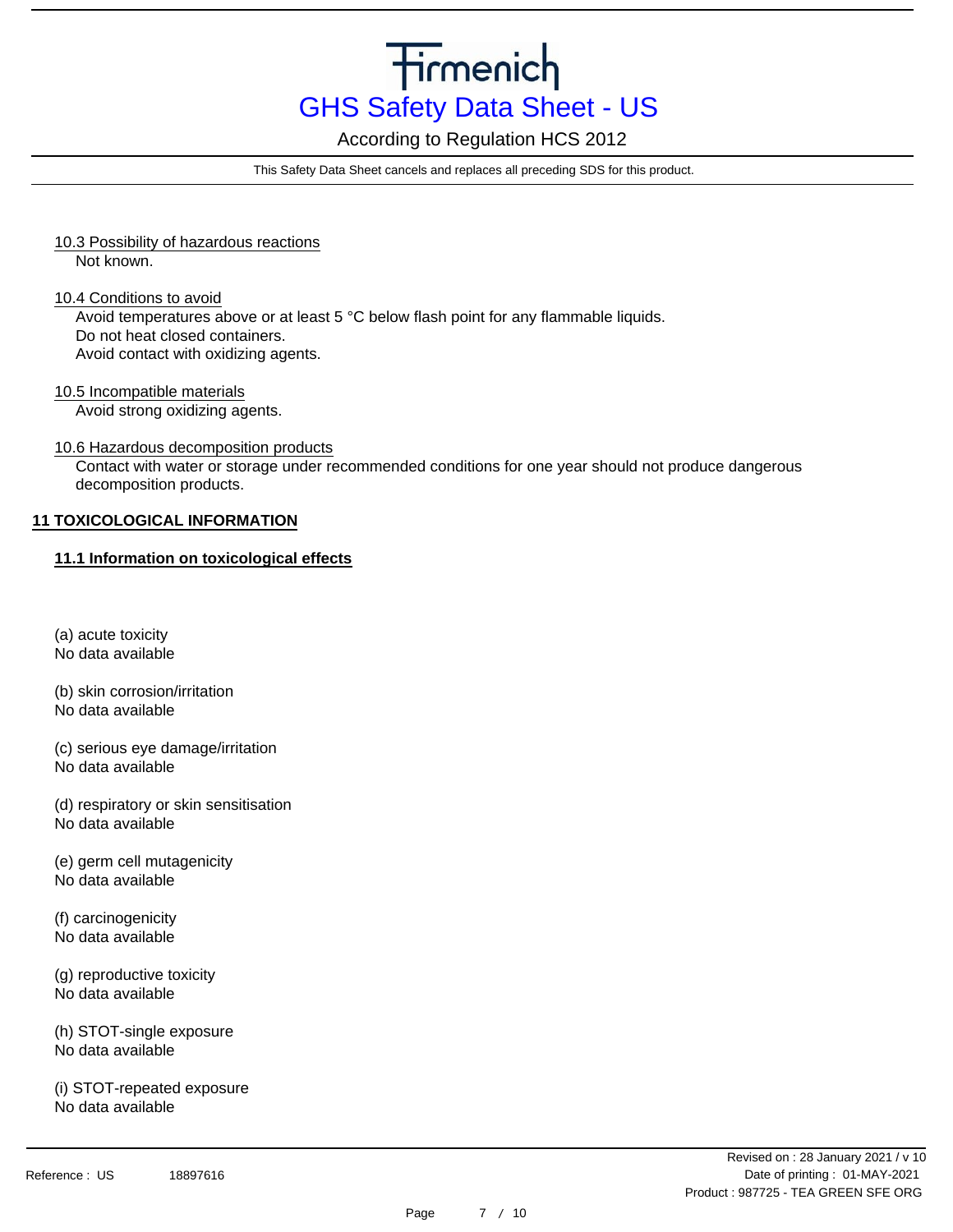According to Regulation HCS 2012

This Safety Data Sheet cancels and replaces all preceding SDS for this product.

(j) aspiration hazard No data available

## **12 ECOLOGICAL INFORMATION**

This product has not been subjected to full ecotoxicological testing.

12.1 Toxicity No data available

12.2 Persistence and degradability No data available

12.3 Bioaccumulative potential No data available

12.4 Mobility in soil No data available

12.5 Results of PBT and vPvB assessment Not applicable

12.6 Other adverse effects No data available

## **13 DISPOSAL CONSIDERATIONS**

## **13.1 Waste treatment methods**

Product: The product should be handled according to the instructions given under sections 6, 7 and 8. Dispose of according to local or national regulations. The product should not be allowed to enter drains or the environment.

Contaminated packaging: Empty packaging should be disposed according to local or national regulations by an approved waste handling

## **14 TRANSPORT INFORMATION**

In case of accidental spillage or fire during transport, refer to instructions given under points 5, 6, 7 and 8 above.

UNO

| UN-No:                       | 1170                   |
|------------------------------|------------------------|
| <b>Proper Shipping Name:</b> | Ethyl alcohol solution |
| Class:                       | З                      |
| Packing Group:               | н                      |

Land transport (ADR/RID)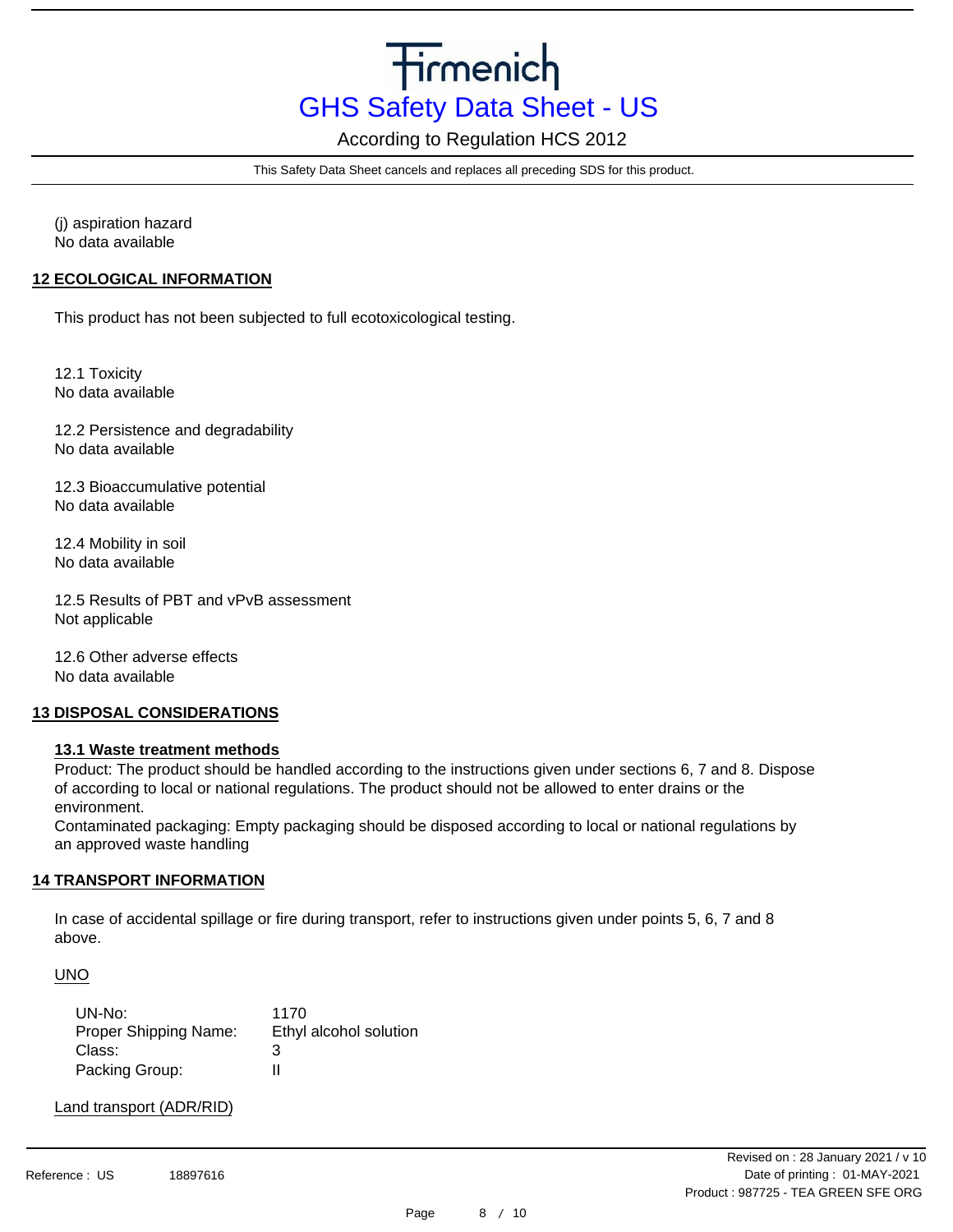According to Regulation HCS 2012

This Safety Data Sheet cancels and replaces all preceding SDS for this product.

| UN-No:<br>Proper Shipping Name: | 1170<br>ETHANOL (ETHYL ALCOHOL) OR ETHANOL SOLUTION (ETHYL<br>ALCOHOL SOLUTION) CONTAINING MORE THAN 70 % ALCOHOL BY<br>VOLUME |
|---------------------------------|--------------------------------------------------------------------------------------------------------------------------------|
| Class:<br>Packing group:        | 3                                                                                                                              |

#### Sea transport (IMDG-Code)

| UN-No:<br><b>Proper Shipping Name:</b> | 1170<br>ETHANOL (ETHYL ALCOHOL) OR ETHANOL SOLUTION (ETHYL<br>ALCOHOL SOLUTION) |
|----------------------------------------|---------------------------------------------------------------------------------|
| Class:                                 |                                                                                 |
| Packing group:                         |                                                                                 |

## Air transport (ICAO-IATA)

| UN-No:                | 1170                   |
|-----------------------|------------------------|
| Proper Shipping Name: | Ethyl alcohol solution |
| Class:                | З                      |
| Packing group:        | н                      |

## **15 REGULATORY INFORMATION**

## 15.1 Safety, health and environmental regulations/legislation specific for the substance or mixture:

This chemical is NOT subject to reporting requirements of Section 313 of Title III of the Superfund Amendements and Reauthorization Act of 1986 and 29 CFR Part 1910.1200.

## 15.2 Chemical Safety Assessment

No data available at this time.

## **16 OTHER INFORMATION**

Revisions March-2021 : Version 10.1 - Updates to sections 1, 2, 3 ,8 ,9, 11, 12, 14, 15, 16

Key literature references RIFM database OECD SIDS EU IUCLID Supplier information

## Full text of phrases used under section 2

| H225 | Highly flammable liquid and vapour. |
|------|-------------------------------------|
| H319 | Causes serious eye irritation.      |